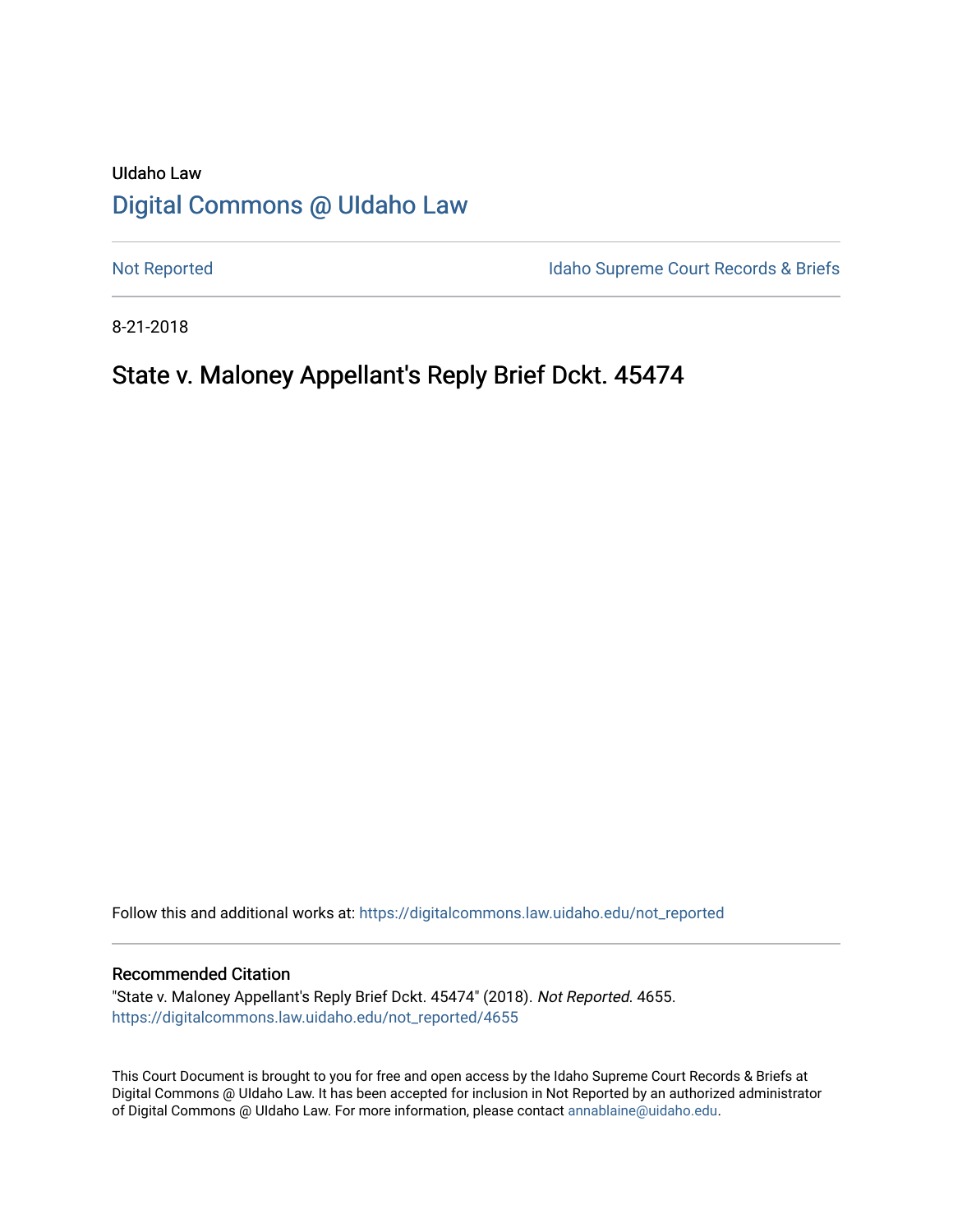Electronically Filed 8/21/2018 9:52 AM Idaho Supreme Court Karel Lehrman, Clerk of the Court By: Brad Thies, Deputy Clerk

### **IN THE SUPREME COURT OF THE STATE OF IDAHO**

**)**

**)**

**)**

**STATE OF IDAHO, )**

**Plaintiff-Respondent, ) NO. 45474**

**v. ) KOOTENAI COUNTY NO. ) CR 2015-8831**

**PARKER COLE MALONEY, )**

**Defendant-Appellant. )**

**) REPLY BRIEF**

### **REPLY BRIEF OF APPELLANT** \_\_\_\_\_\_\_\_\_\_\_\_\_\_\_\_\_\_\_\_\_\_\_\_

\_\_\_\_\_\_\_\_\_\_\_\_\_\_\_\_\_\_\_\_\_\_\_\_

**APPEAL FROM THE DISTRICT COURT OF THE FIRST JUDICIAL DISTRICT OF THE STATE OF IDAHO, IN AND FOR THE COUNTY OF KOOTENAI**

## **HONORABLE JOHN T. MITCHELL District Judge**

\_\_\_\_\_\_\_\_\_\_\_\_\_\_\_\_\_\_\_\_\_\_\_\_

\_\_\_\_\_\_\_\_\_\_\_\_\_\_\_\_\_\_\_\_\_\_\_\_

**ERIC D. FREDERICKSEN KENNETH K. JORGENSEN State Appellate Public Defender Deputy Attorney General I.S.B. #6555 Criminal Law Division**

**BRIAN R. DISKSON Boise, Idaho 83720-0010 Deputy State Appellate Public Defender (208) 334-4534 I.S.B. #8701 322 E. Front Street, Suite 570 Boise, Idaho 83702 Phone: (208) 334-2712 Fax: (208) 334-2985 E-mail: documents@sapd.state.id.us**

**ATTORNEYS FOR ATTORNEY FOR DEFENDANT-APPELLANT PLAINTIFF-RESPONDENT**

**P.O. Box 83720**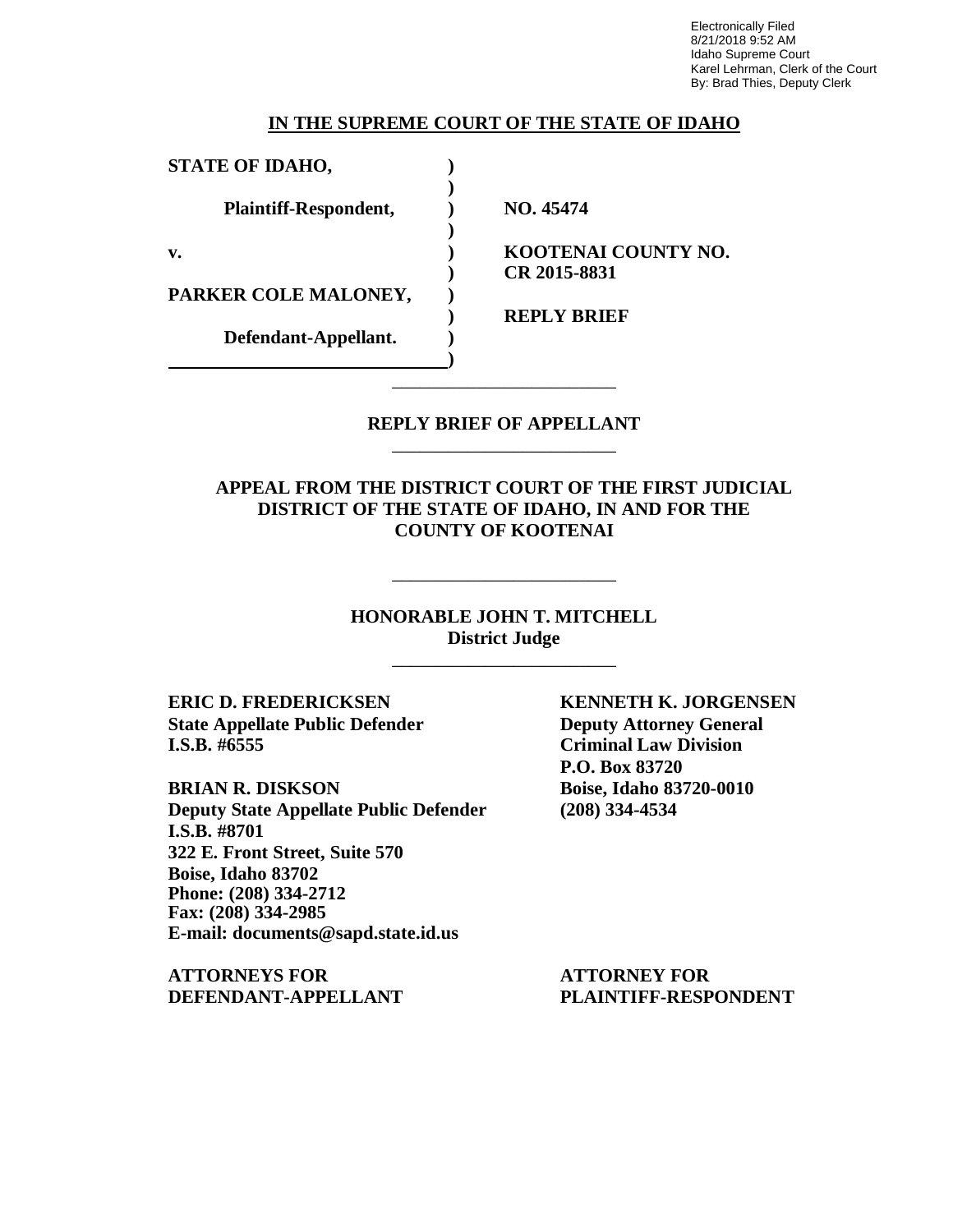# **TABLE OF CONTENTS**

| Statement of the Facts and                                                                                                                                                                                                                                                                  |
|---------------------------------------------------------------------------------------------------------------------------------------------------------------------------------------------------------------------------------------------------------------------------------------------|
|                                                                                                                                                                                                                                                                                             |
|                                                                                                                                                                                                                                                                                             |
| The District Court Abused Its Discretion When It Refused To Consider<br>Mr. Maloney's Argument That The Sex Offender Terms Of Probation<br>Had Undermined His Term Of Probation Because It Had Erroneously<br>Concluded That It Could Not Tell The Probation Officer How To<br>Classify Him |
|                                                                                                                                                                                                                                                                                             |
|                                                                                                                                                                                                                                                                                             |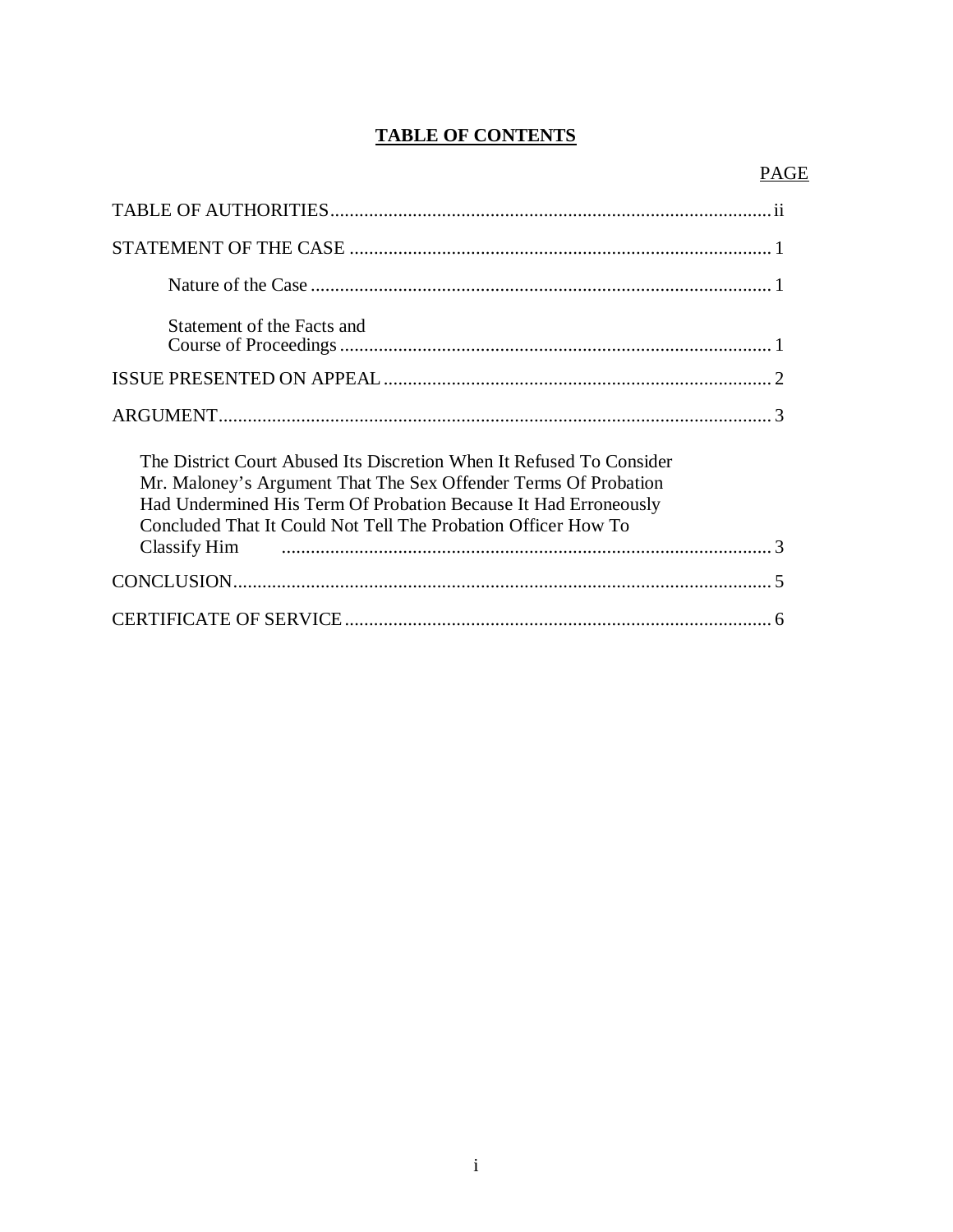# **TABLE OF AUTHORITIES**

# **Cases**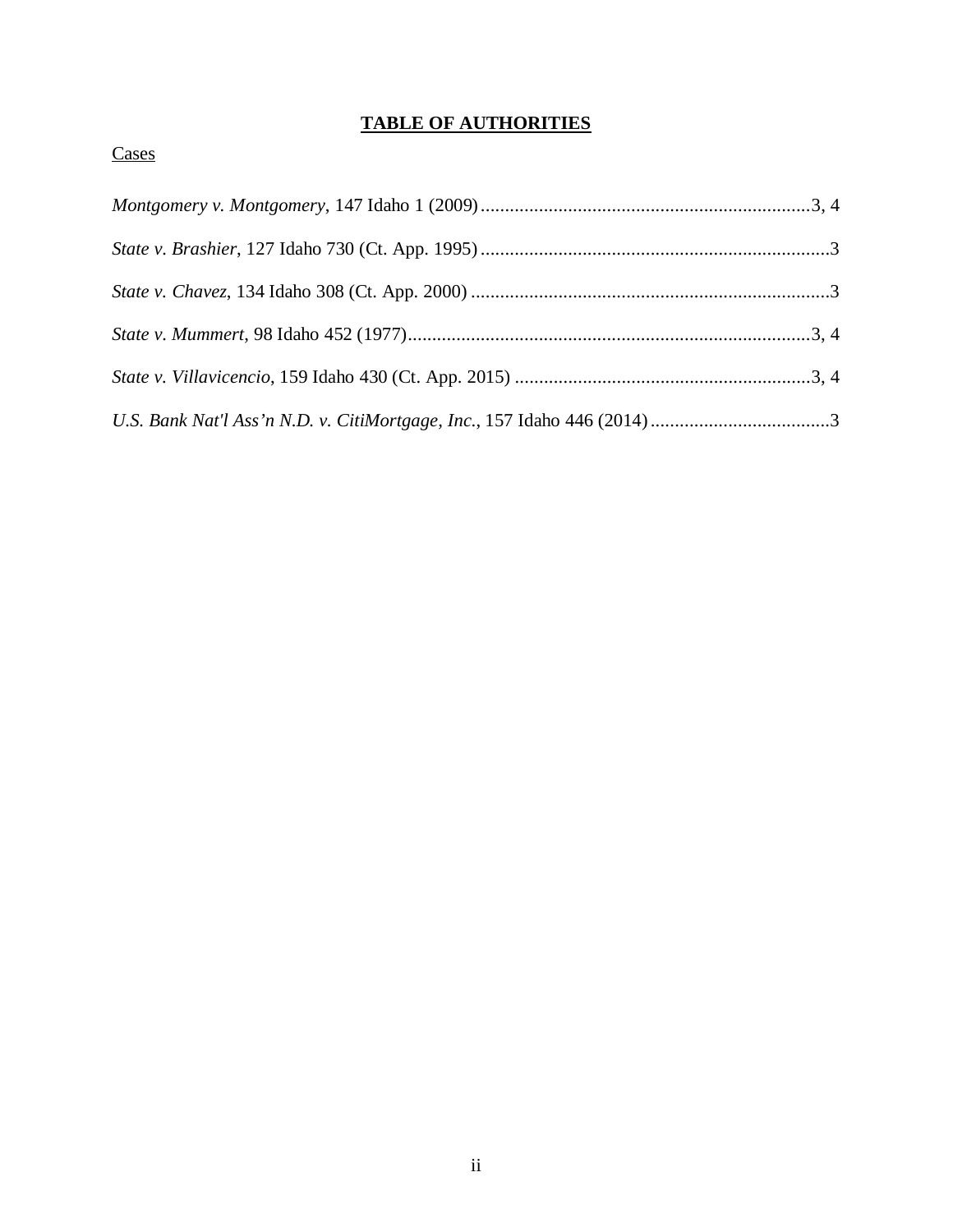#### STATEMENT OF THE CASE

#### Nature of the Case

Parker Maloney contends the district court unduly narrowed the scope of its discretion when it revoked his probation without recognizing it had the authority to rule on his argument that the sex offender terms of probation imposed by his probation officer were improper. The State has not attempted to justify the district court's analysis in that regard.

Rather the State has argued that this Court should affirm the district court's ultimate decision on an alternative ground – the district court's assertion that the propriety of the sex offender terms was not relevant to the decision to revoke probation. The State is mistaken. Because the improper terms of probation had impacted Mr. Maloney's ability to effectively rehabilitate during the period of probation, the district court's failure to consider the impropriety of those improper terms of probation tainted its analysis of whether probation was a viable sentencing option going forward.

In fact, that sort of concern is precisely why Idaho's appellate courts have repeatedly held that, when the district court abuses its discretion in this fashion, the appellate court are to note the error and remand the case for the district court to make appropriate findings under the applicable legal standards in the first instance. Since the State's argument is inconsistent with this established principle, this Court should reject the State's argument and follow that precedent instead.

### Statement of the Facts and Course of Proceedings

The statement of the facts and course of proceedings were previously articulated in Mr. Maloney's Appellant's Brief. They need not be repeated in this Reply Brief, but are incorporated herein by reference thereto.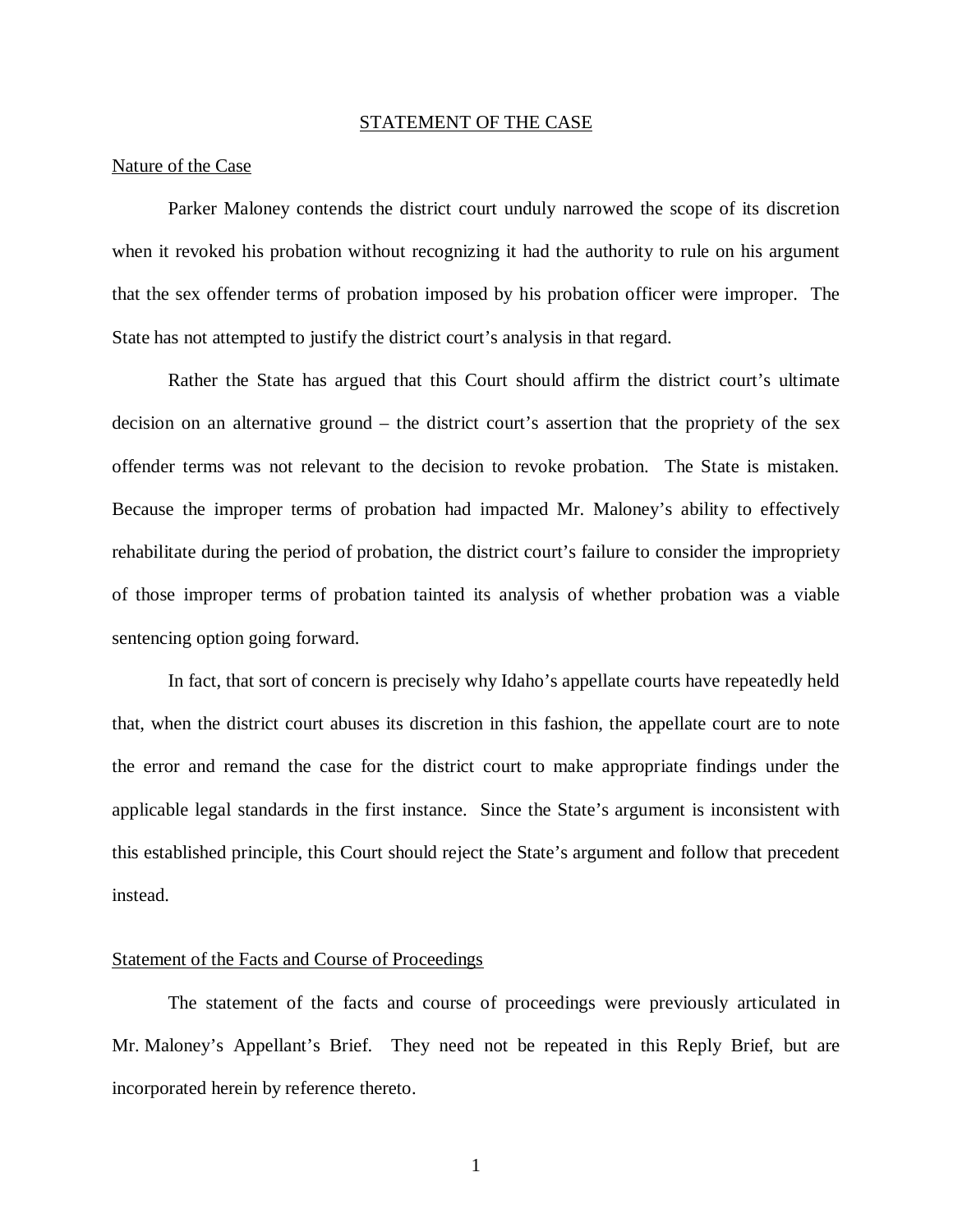### ISSUE

Whether the district court abused its discretion when it refused to consider Mr. Maloney's argument that the sex offender terms of probation had undermined his term of probation because it had erroneously concluded that it could not tell the probation officer how to classify him.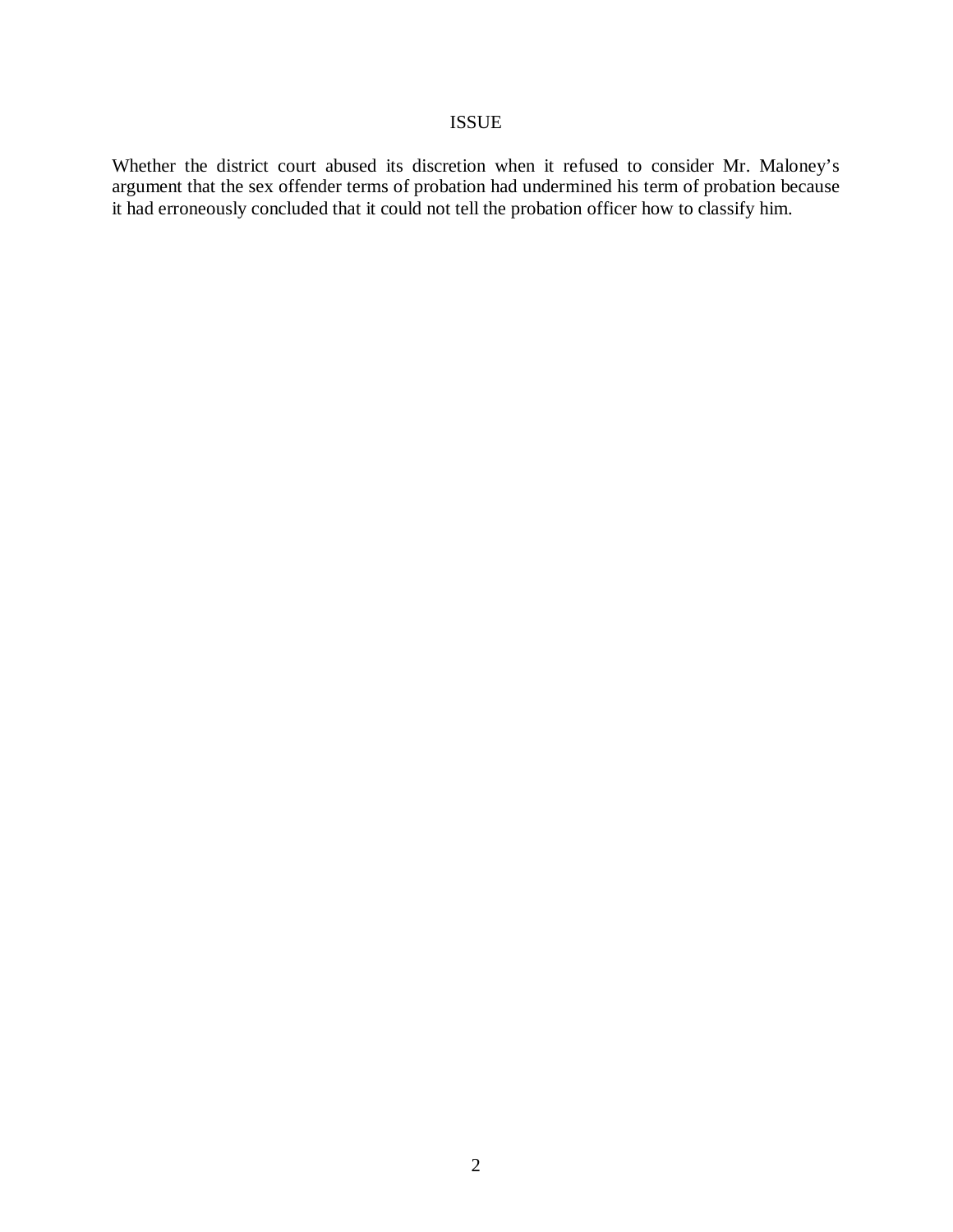#### ARGUMENT

## The District Court Abused Its Discretion When It Refused To Consider Mr. Maloney's Argument That The Sex Offender Terms Of Probation Had Undermined His Term Of Probation Because It Had Erroneously Concluded That It Could Not Tell The Probation Officer How To Classify Him

The State has not attempted to justify the district court's conclusion that it did not have the authority to assess the propriety of the sex offender terms of probation placed upon Mr. Maloney by his probation officer. (*See generally* Resp. Br.) In so doing, it has effectively conceded the district court erroneously narrowed the scope of its discretion in that respect.

Rather, the State has argued that this Court should ignore that abuse of the district court's discretion and affirm the ultimate decision to revoke probation based on the district court's assertion that the propriety of the sex offender terms had no impact on that decision. (Resp. Br., pp.4-6.) The State's argument is inconsistent with both Idaho Supreme Court and Court of Appeals precedent, which has repeatedly held that, when the district court abuses its discretion in this manner, the appellate court should simply remand the case so the district court can reconsider the motion and make appropriate findings under the proper legal standards. *See, e.g., U.S. Bank Nat'l Ass'n N.D. v. CitiMortgage, Inc*., 157 Idaho 446, 455 (2014); *Montgomery v. Montgomery*, 147 Idaho 1, 6-7 (2009); *State v. Villavicencio*, 159 Idaho 430, 437 (Ct. App. 2015); *State v. Brashier*, 127 Idaho 730, 737 (Ct. App. 1995), *abrogated on other grounds*.

In fact, the rationale for that rule is actually illustrated by Mr. Maloney's case. The determination of whether to revoke probation turns on a determination of "whether the probation is achieving the goal of rehabilitation and whether continuation of the probation is consistent with the protection of society." *State v. Chavez*, 134 Idaho 308, 312 (Ct. App. 2000). When the terms of probation are unrelated to the underlying crime of conviction, those terms do not promote the goal of rehabilitation. *State v. Mummert*, 98 Idaho 452, 454-55 (1977) (holding a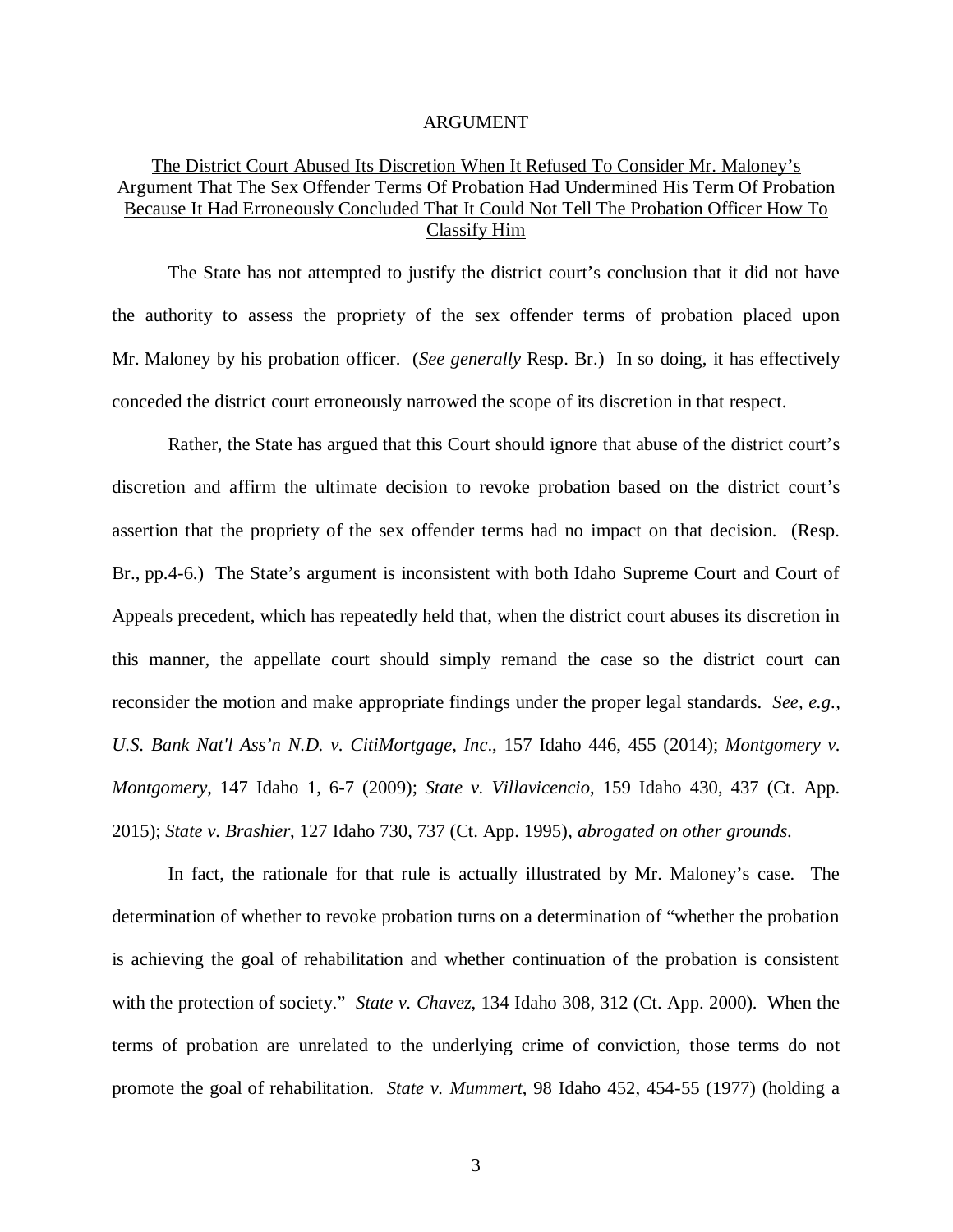term of probation preventing a defendant convicted of forgery from driving a car was not related to the crime of conviction, and so, not a term reasonably related to the goal of rehabilitation). As a result, when improper terms of probation are imposed, they distort the district court's ability to assess a critical part of the ultimate question – whether the probation is achieving the goal of rehabilitation. *See id*. (proceeding to evaluate the impact of the improper term in regard to the ultimate decision to revoke probation).<sup>[1](#page-7-0)</sup>

Thus, in Mr. Maloney's case, the improper terms of probation required him to participate in sex offender treatment programs and subjected him to various other restrictions, none of which were necessary to promote his rehabilitation for the crime of conviction. In fact, it was his inability to comply with those unnecessary terms which made up the vast majority of the alleged probation violations. (*See* R., pp.121-27, 175-80.) As a result, those unnecessary and improper terms of probation set him up to fail, and so, detracted from, rather than promoted, the goal of rehabilitation. Therefore, before it could properly revoke his probation even on a violation of a non-sex-offender term of probation, the district court needed to consider whether a period of probation without the improper sex offender terms would actually promote the goal of rehabilitation, and so, be a viable option going forward. Ergo, the district court's failure to consider the propriety of the sex offender terms of probation tainted its analysis on the

<span id="page-7-0"></span><sup>&</sup>lt;sup>1</sup> To the extent the *Mummert* Court considered whether, in its opinion, the district court was likely to weigh the facts the same way on remand, the appellate court was essentially weighing the facts itself. *See Mummert*, 98 Idaho at 455. However, the Supreme Court has since rejected that sort of analysis, making it clear that the appellate courts should not be concerned with weighing the evidence when it finds an abuse of discretion of that sort. *Montgomery*, 147 Idaho at 6-7. Rather, since the weighing of the evidence is the district court's responsibility, the Supreme Court has made it clear that the appellate courts are supposed to remand the case regardless of its views on the evidence so that the district court can properly evaluate the motion by actually making appropriate findings of fact in the first instance in light of the applicable legal standards. *Id*.; *see also Villavicencio*, 159 Idaho at 437 (applying that new standard of review).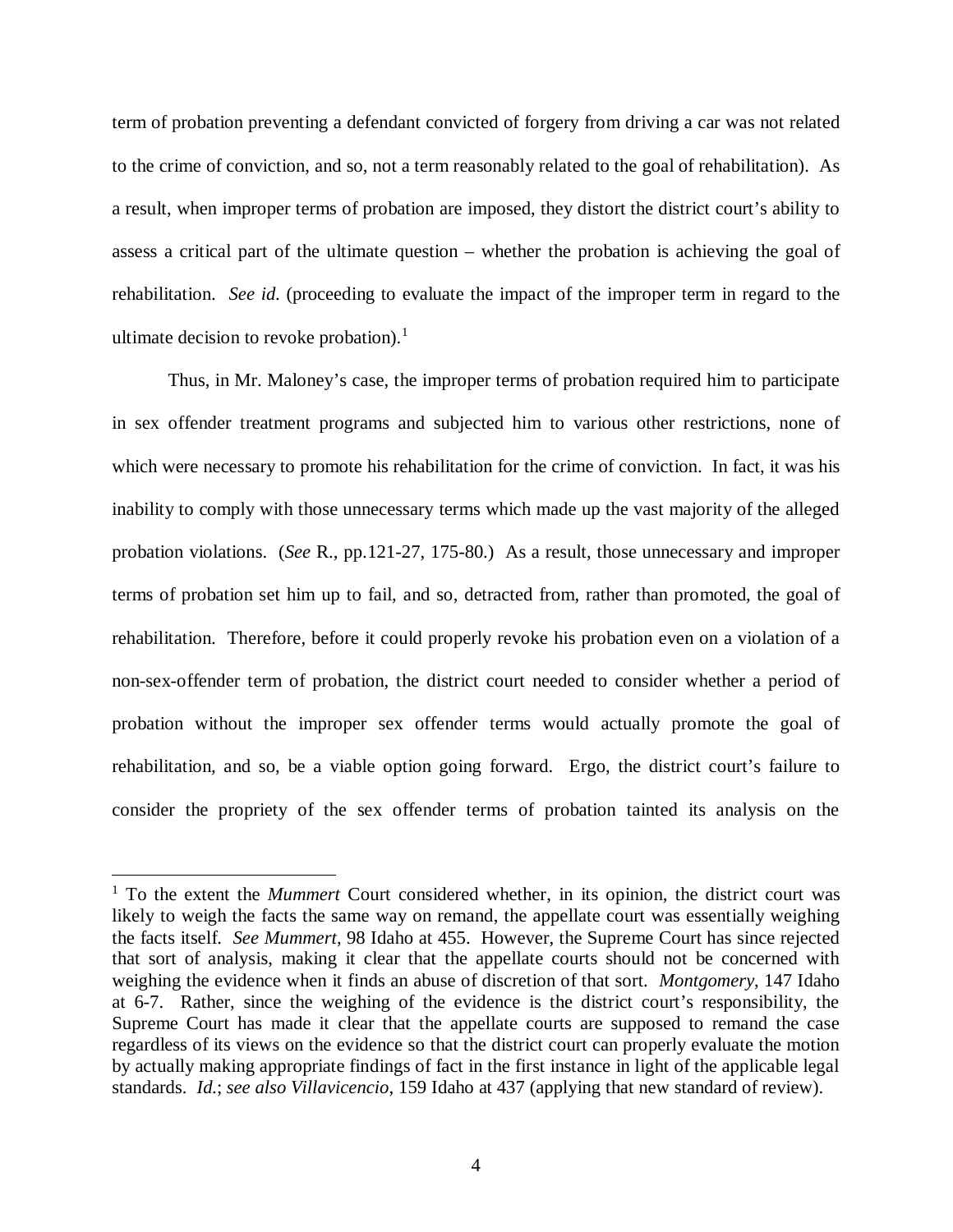alternative upon which the State's argument on appeal relies. As such, this Court should refuse to affirm the district court's erroneous analysis on that tainted basis.

Rather, as the Supreme Court and Court of Appeals have repeatedly instructed, this Court should remand this case so the district court can properly exercise its discretion in regard to the motion to revoke probation and make appropriate findings about the relevant facts under the applicable legal standards in the first instance.

#### **CONCLUSION**

Mr. Maloney respectfully requests this Court vacate the order revoking his probation and remand this case for further proceedings.

DATED this  $21<sup>st</sup>$  day of August, 2018.

/s/ Brian R. Dickson BRIAN R. DICKSON Deputy State Appellate Public Defender